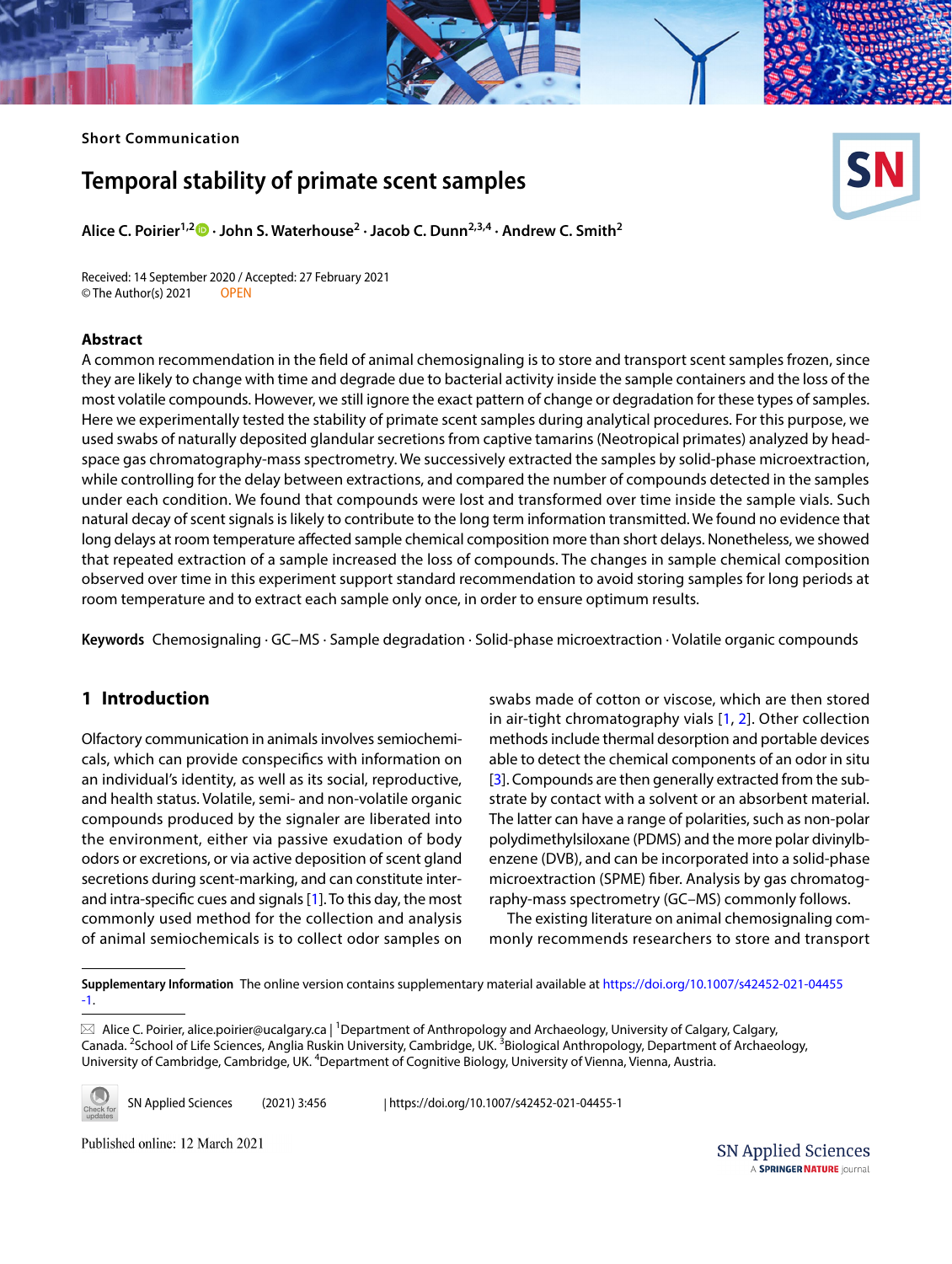swab samples frozen [\[2,](#page-4-1) [4,](#page-4-3) [5\]](#page-4-4). The reason for this lies in the fact that at room temperatures, the high volatilities of some of the compounds present makes them susceptible to loss by evaporation; and the microbiological activity inside the sample container produces its own volatile components, which can contaminate the original sample. Nevertheless, the exact pattern of degradation for these scent samples is not known [[6\]](#page-4-5). Here we experimentally tested patterns of sample decay, using swabs of naturally deposited glandular secretions from captive tamarins (Callitrichidae, Neotropical primates). We repeatedly extracted the headspace above the samples and controlled for the delay between extractions. We compared the effect of different numbers of successive extractions, and different time periods at room temperature between extractions, on sample chemical richness, i.e. the number of compounds detected in the samples. Our objectives were: (1) to confirm that scent samples degraded over time and repeated extractions at room temperature; (2) to examine whether either the number of extractions or the time spent at room temperature had a greater effect on sample degradation or change; and 3) to describe the pattern of degradation for this type of sample.

## **2 Materials and methods**

## **2.1 Scent sample collection**

We collected naturally deposited scent-marks and urine from two captive emperor tamarins, *Saguinus imperator*, and four cotton-top tamarins, *S. oedipus*, at Drayton Manor Park (Staffordshire, UK), as part of a project investigating chemosignaling in these primates [[7\]](#page-4-6). Sample collection was performed by swabbing the branch (usually a wet mark was visible), using a clean 1 cm<sup>2</sup> square of viscose gauze held by clean forceps. Swabs were kept individually in clean 4 mL glass chromatography vials closed by a screw-top polytetrafuoroethylene septum lid. Both vials and swabs were washed in HPLC-grade methanol and pentane (ACROS Organics™, London, UK), then baked at 130 °C for 30 min prior to use, as recommended by Birkemeyer et al. [[2](#page-4-1)]. After collecting the secretion, the swab was quickly returned to its vial and closed, and the forceps were wiped on clean gauze with pentane. Sample vials were kept in an insulated cool box flled with frozen gel packs at a temperature close to 0 °C, then transferred to a freezer onsite (−15 °C) within two hours, where they remained for up to two months. Samples were then transported in the cool box to Anglia Ruskin University, where they were stored at −80 °C until analysis.

**SN Applied Sciences** A SPRINGER NATURE journal

#### **2.2 Chemical analyses**

We analyzed samples using headspace solid-phase microextraction (SPME) and gas chromatography-mass spectrometry (GC–MS). Each sample was retrieved from the freezer immediately before analysis, and placed in a heat block at 40 °C for an equilibration period of 10 min. Samples were extracted using a 65 µm PDMS/DVB StableFlex™ SPME fiber (Supelco, Bellefonte, PA, USA) for a period of 30 min at 40 °C. The sample-coated fiber was then manually injected at 250 °C into the injection port of a Clarus 500 GC (PerkinElmer), fitted with a Thermogreen® LB-2 pre-drilled septum, and a splitless 1 mm liner. A flow of helium of 1 mL/min was used as carrier gas. Splitless mode was applied for injection. A nonpolar capillary column, coated with 95% dimethyl- /5% diphenyl-siloxane (30 m  $\times$  0.25 mm  $\times$  0.25 µm film thickness, Equity™ 5, Supelco) was used. The oven temperature program started at 40 °C, held for 2 min, followed by an increase of 6 °C/min to the final temperature of 200 °C, held for 8 min. A cool-down ramp was added, decreasing the temperature to 40 °C at 20 °C/min, and then held for 4 min. The total run lasted 43 min. The electron ionization Clarus 500 MS (PerkinElmer) was equipped with a quadrupole, and set to scan for mass-to-charge ratios between 41–300 m/z after a 2 min delay. These scanning parameters were set after a refining process aimed to reduce baseline noise to a minimum. Before each sample was analyzed, the fiber was conditioned for 1 min at 250 °C in the injection port of the GC–MS; then a blank run (in which nothing was injected) was performed, to ensure the GC column was clean.

We analyzed the samples by SPME–GC–MS under three diferent experimental conditions. Each sample was analyzed between two and fve times and was kept at room temperature (ca. 20 °C) between each analysis. Under the frst condition, samples were analyzed fve times, with short intervals between, at times 0 h, 1.5 h, 3 h, 4.5 h, and 6 h. 1.5 h was the shortest time interval possible between analyses. Under the second condition, samples were analyzed fve times, with longer intervals between, at times 0 h, 10 h, 24 h, 48 h, and 72 h. Under the third condition, samples were analyzed only twice at the maximum time interval, i.e. at times 0 h and 72 h. Samples from the diferent individuals were blindly assigned to one of the three experimental conditions tested; six samples were run under each condition. We treated each scent-mark collected as an independent sample because we assumed that two marks from the same individual may difer in their amount and chemical composition. Moreover, the amount of secretion left by the animals was usually too small to take more than one swab per mark.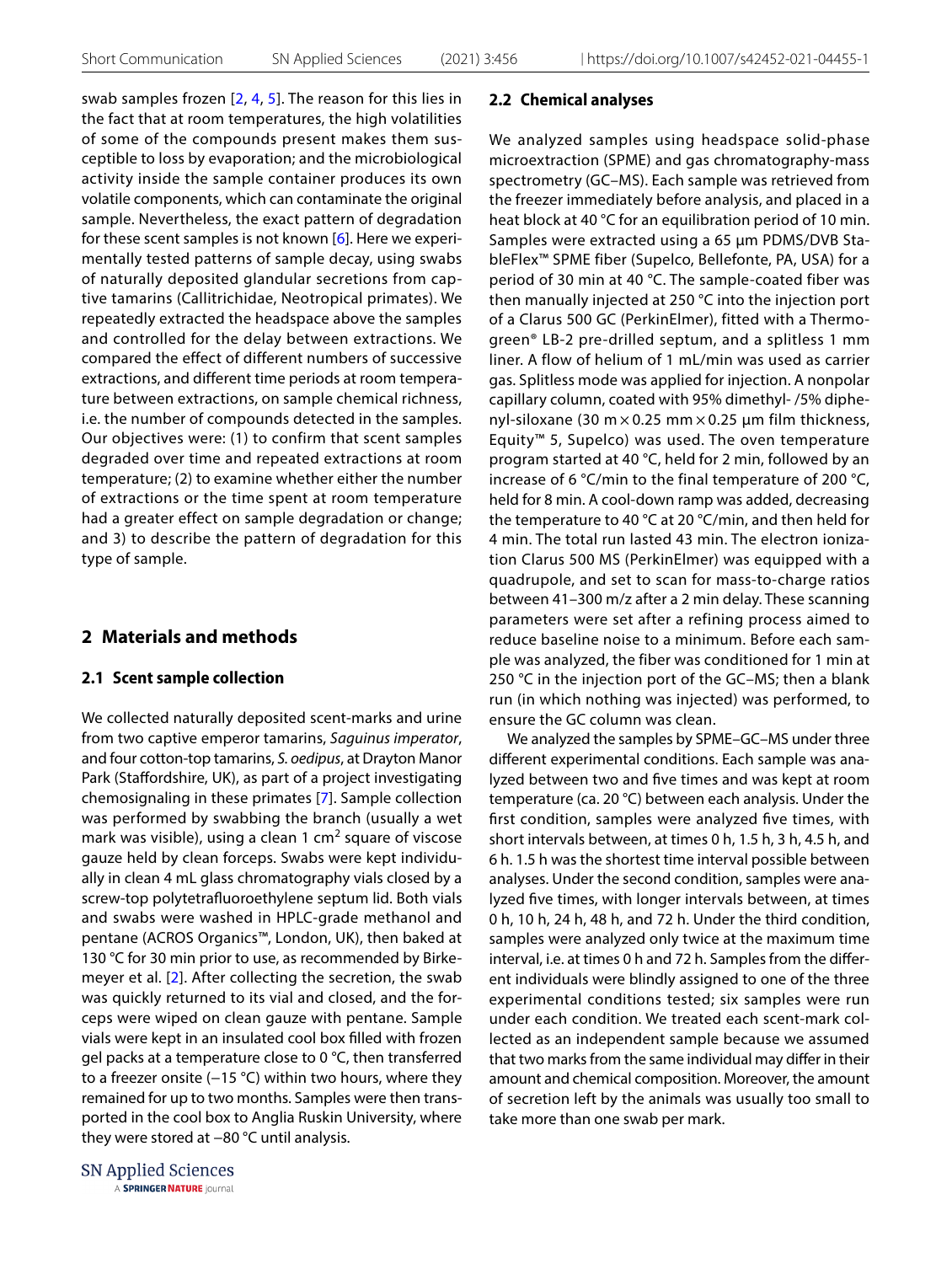For each GC–MS chromatogram, automatic peak detection, integration, and tentative identifcation using the National Institute of Standards and Technology (NIST) mass spectral library [[8](#page-4-7)] was performed in ChemStation<sup>™</sup> (Agilent, Santa Clara, CA, USA). Only peaks with a minimum height of 1% of that of the largest peak were selected, in order to limit the inclusion of background noise. All detected peaks were listed using the information of retention time, peak area and height, and mass spectrum. Tentative names were assigned to compounds after NIST mass spectral library search if the identity match was over 80%. The identities of seven compounds were further confrmed by comparison of their retention times with those of commercially obtained compounds, analyzed under identical conditions.

### **2.3 Statistical analyses**

All statistical analyses were performed in R v.3.5.1 operated in RStudio [[9\]](#page-4-8). A generalized linear mixed model with *Poisson* family and log link function (glmer function in R package *lme4* [[10](#page-4-9)]) was built to assess the efect of experimental conditions on sample chemical richness. The fxed efects in the model were delay between extractions and number of extractions; and the random efects were the individual tamarin sampled and sample ID (nested into individual), to account for repeated extractions of the same sample. Determination of the variance inflation factor (vif function in R package *car* [[11](#page-4-10)]) revealed collinearity when adding interaction terms between the two fxed efects; for this reason interactions were removed from the model. Visual inspection of residual plots, produced using simulateResiduals and testResiduals functions in R package *DHARMa* [\[12](#page-4-11)], did not reveal any obvious heteroscedasticity or overdispersion in the data.

Looking solely at changes in sample chemical richness would fail to take into account the possible appearance over time and repeated extractions of new compounds, resulting from bacterial activity or other chemical reactions inside the sample vial at room temperature. Therefore, we subsequently recorded, from the total compounds detected in the diferent experimental conditions, the lost compounds, i.e. compounds present in the sample at frst extraction but absent at any of the following extractions; and the gained compounds, i.e. compounds not present at frst extraction and appearing at one of the following extractions.

## **3 Results**

We observed a decrease in sample chemical richness, i.e. the loss of compounds, after first extraction, and at each following extraction, under all three conditions (Fig. [1](#page-2-0)a). The generalized linear mixed model showed a significant effect of the number of extractions on sample chemical richness, even at the second extraction (1st–2nd extraction: *Z* = −4.51; *P* < 0.01; Supplementary Table S1).



<span id="page-2-0"></span>**Fig. 1 a** Variation in the number of compounds detected in samples tested under three experimental conditions: samples extracted fve times at short (1.5 h), and long (10–24 h) intervals, and samples extracted twice at maximum interval (72 h). Boxes indicate the median and interquartile range (IQR); whiskers give the smallest value≥lower hinge—1.5\*IQR, and largest value≤upper hinge+1.5\*IQR; **b** Cumulative proportion of compounds gained (positive values), and lost (negative values), at each successive extraction for the three experimental conditions

> **SN Applied Sciences** A SPRINGER NATURE journal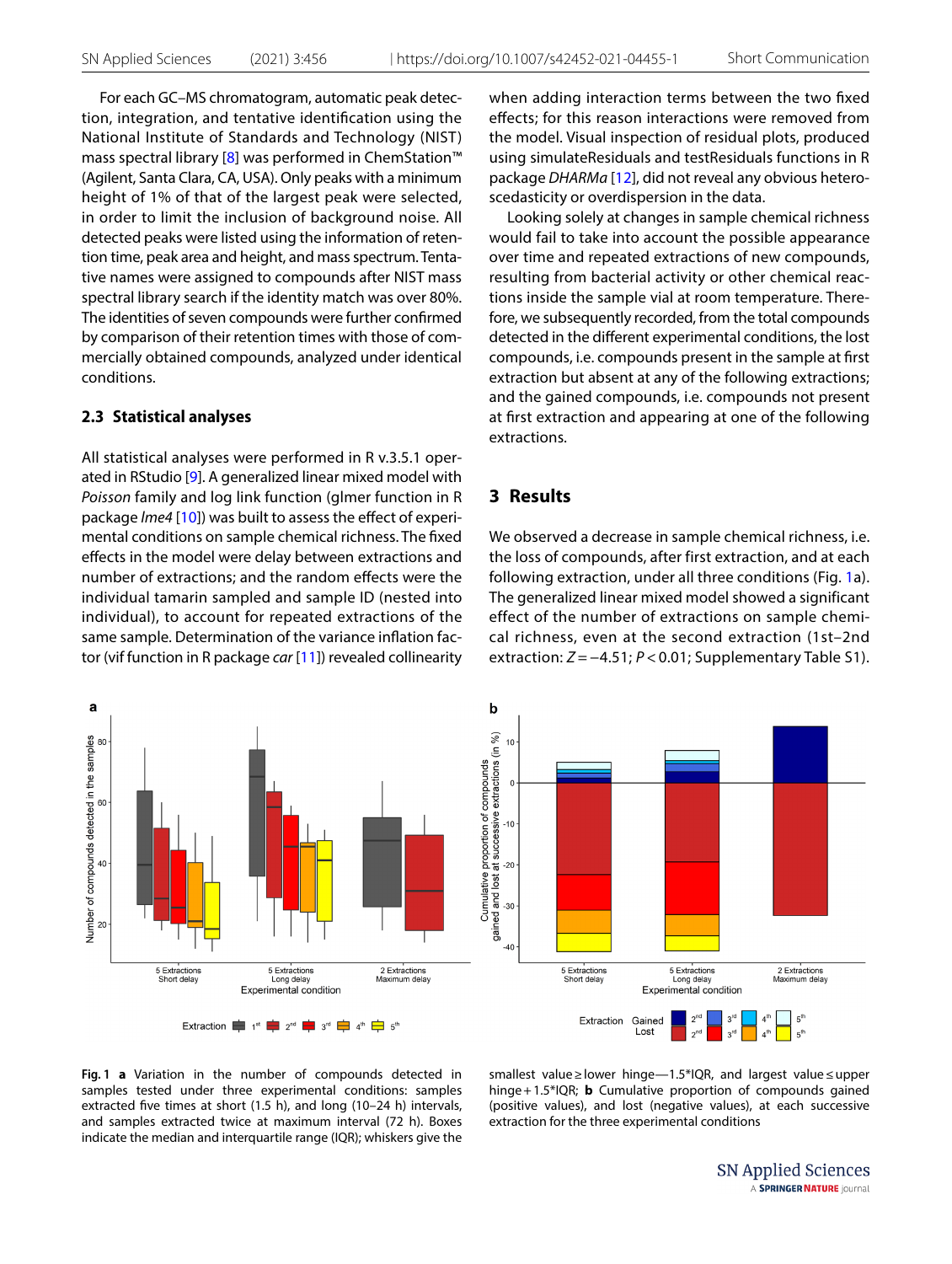Conversely, we found no significant difference between experimental conditions, i.e. the total number of extractions or delay between extractions (5 extractions short delay–2 extractions maximum delay: *Z* = 0.73; *P* = 0.47; 5 extractions short delay–5 extractions long delay: *Z* = −0.25; *P* = 0.80; Supplementary Table S1).

While up to 41% of compounds ( $n = 138$  and  $n = 166$ for samples extracted five times at short and long interval respectively) present at first extraction were lost over time, new compounds represented over 5% ( $n = 17$  and n = 32 for samples extracted five times at short and long interval respectively) of the total compounds detected in the samples (Fig. [1](#page-2-0)b). Measures of gained and lost compounds when only two extractions were performed were probably overrepresented, since it was not possible to distinguish between genuinely gained or lost compounds, and possible artifacts from the analyses.

We tentatively identified a number of the compounds having been gained, or lost, at second or third extraction (Table [1](#page-3-0)). Identities of hexanal, butanoic acid, 1,2-dimethylbenzene, heptanal, 6-Methyl-5-hepten-2 one, hexanoic acid and octanoic acid were confirmed by comparison of their retention times with those of commercially obtained compounds analyzed under the same SPME–GC–MS conditions.

<span id="page-3-0"></span>

|                                                                      |  |  | Table 1 Subset of the compounds lost and gained at second or     |  |  |  |  |  |
|----------------------------------------------------------------------|--|--|------------------------------------------------------------------|--|--|--|--|--|
|                                                                      |  |  | third extraction of the same samples. Tentative names were given |  |  |  |  |  |
| by NIST mass spectral library search, with identity match $\geq$ 80% |  |  |                                                                  |  |  |  |  |  |

| Lost / Gained | Average reten-<br>tion time<br>$\pm$ SD (min) | Tentative identification     |  |  |  |  |
|---------------|-----------------------------------------------|------------------------------|--|--|--|--|
| l ost         | $6.16 \pm 0.01$                               | Hexanal*                     |  |  |  |  |
|               | $9.00 \pm 0.00$                               | 1,2-Dimethylbenzene*         |  |  |  |  |
|               | $9.35 \pm 0.01$                               | Heptanal*                    |  |  |  |  |
|               | $12.00 \pm 0.01$                              | 6-Methyl-5-hepten-2-one*     |  |  |  |  |
|               | $13.11 \pm 0.00$                              | D- or L-Limonene             |  |  |  |  |
|               | $14.88 \pm 0.01$                              | 2-Methoxyphenol              |  |  |  |  |
|               | $17.63 \pm 0.00$                              | Methyl salicylate            |  |  |  |  |
| Gained        | $6.45 \pm 0.02$                               | Butanoic acid*               |  |  |  |  |
|               | $7.55 \pm 0.03$                               | 4-Hydroxypentan-2-one        |  |  |  |  |
|               | $12.13 \pm 0.05$                              | Hexanoic acid*               |  |  |  |  |
|               | $13.47 \pm 0.01$                              | 3,3,5-Trimethylcyclohexanone |  |  |  |  |
|               | $14.74 \pm 0.01$                              | Heptanoic acid               |  |  |  |  |
|               | $17.14 \pm 0.01$                              | Octanoic acid*               |  |  |  |  |
|               | $21.73 \pm 0.00$                              | 2,6,10-Trimethyldodecane     |  |  |  |  |

Identity of the seven compounds marked with an asterisk was confrmed by comparison of their retention times with those of commercially obtained compounds

SD=standard deviation

**SN Applied Sciences** A SPRINGER NATURE journal

## **4 Discussion**

In this experiment we observed the loss of over 40% of compounds in tamarin scent samples over time. We found no evidence that long delays at room temperature (ca. 20 °C) affected sample chemical composition more than short delays, which implies that temperature may not directly impact sample quality to a damaging level, as was previously thought. Nevertheless, the delays at room temperature used in this experiment did not exceed 72 h. This amount of time might be sufficient for transporting animal scent samples between the collection site and the laboratory when these are in the same geographical region. In the case of many field studies, however, the duration of sample storage and transportation can often stretch to several weeks or even months, which constitutes an important challenge [[5](#page-4-4)]. In this case, resorting to on-site freezing and temperaturecontrolled shipment (e.g. dry ice), thermally stable sampling methods, or field-based chemical analyses remains a requirement for high-quality results [[3](#page-4-2)].

We also showed that repeated extraction of a sample enhanced the loss of compounds. Reade et al. [\[13\]](#page-4-12), in a thorough methods optimization of SPME–GC–MS analyses of murine and human fecal volatile organic compounds, have similarly reported a significant decrease in the number of compounds after successive extractions of a single sample. The fact that some compounds were undetectable after first or second extraction may be explained by the very small amount of scent sample removed and the low concentrations of compounds within the sample. Moreover, as the SPME desorption method requires the sample to be heated to 40 °C for 10 min at each extraction, it is likely that a number of highly volatile compounds were lost from the sample at successive extractions. Such findings highlight the importance of using particularly sensitive analytical methods when investigating animal scents, as many compounds of high volatility and/or low concentration might be missed [[5](#page-4-4)].

Samples also gained new compounds over time, with over 5% of compounds newly appeared after successive extractions. These new compounds are likely to derive from the degradation of existing compounds at room temperature, and the action of microorganisms inside the sample container [[4](#page-4-3)]. Some of the newly gained compounds appeared to be derived by chemical reaction from other compounds also identified in the secretion. For instance, while hexanoic acid and heptanoic acid appeared at the second extraction, hexanal and heptanal disappeared. It is probable that hexanal and heptanal have been oxidized to their corresponding